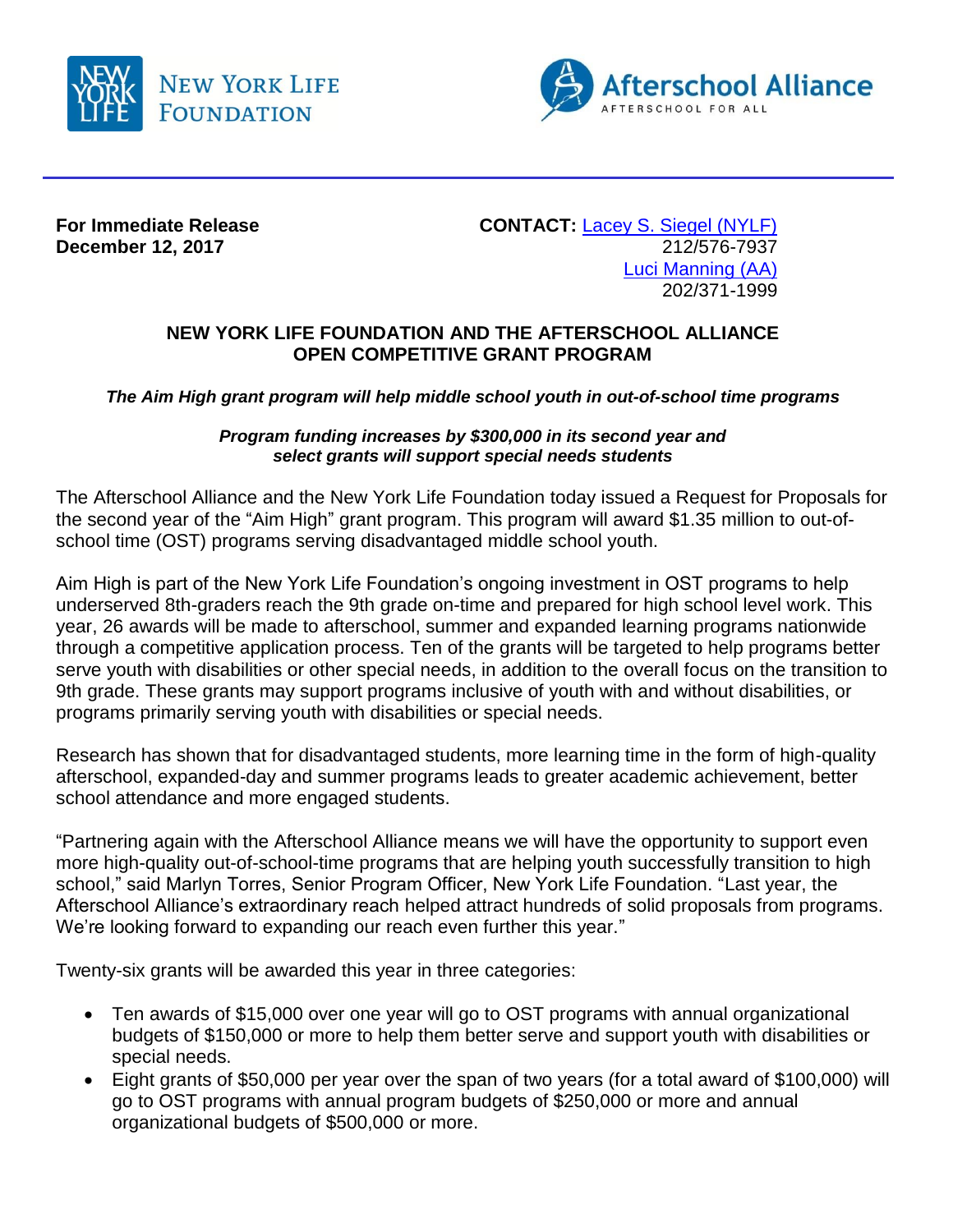Eight grants of \$25,000 per year over the span of two years (for a total award of \$50,000) will go to OST programs with annual organizational budgets of \$250,000 or more.

In addition, eight grantees from last year will receive the second payment of their two-year grant.

Grant recipients may use funds for technical assistance, enhancing direct service activities, and/or program expansion. The recipients of two-year grants will be chosen on the strength of their support for youth in the transition to the ninth grade, specifically around such indicators of success as ontime promotion; school attendance rates; improved behavior, grades and test scores; and/or the development of social and emotional skills. The Afterschool Alliance will convene a panel of reviewers, including leaders in the OST field, researchers, program directors, and experts on quality programming, to assess applicants and make grant awards.

Grant recipients will be notified in May 2018.

"We're deeply grateful to the New York Life Foundation for its commitment to supporting children and families in out-of-school time programs," said Afterschool Alliance Executive Director Jodi Grant. "Throughout its history, the Foundation has made an enormous difference in so many lives, and the extension of its grantmaking to out-of-school-time programs has reached hundreds of thousands of children across the nation already. We're very proud to continue our association with the New York Life Foundation."

Grantees in the first year of the program received funds in summer of 2017. The funds are supporting OST programs in a variety of ways, such as:

- In Flint, Michigan, the YouthQuest Afterschool Initiative used grant funds to support joint programming for middle and high school students, high school preparation training, leadership skills training, mentoring, and social and emotional learning programming aimed at helping students cope with stressors at school, home and in the community.
- In Monona, Wisconsin, the Simpson Street Free Press, an OST program that produces a newspaper written by students, used grant funds to emphasize writing proficiency and literacy in addition to math support, using college-age educators, credentialed volunteers and OST staff. The program employed a variety of lesson plans aimed at supporting the transition to high school.
- In Chandler, Arizona, the ICAN: Positive Programs for Youth used grant funds to teach youth to make positive choices, set goals, and be responsible members of the community, helping children from disadvantaged backgrounds prepare for healthy transitions.

Since 2013, the New York Life Foundation has invested more than \$32 million in national middle school OST efforts, supporting organizations that provide nearly 500,000 middle school youth with afterschool and summer programming. Foundation grants have supported an additional 6 million hours of OST programming.

Information for prospective applicants is available at [http://afterschoolalliance.org/awards.cfm,](http://afterschoolalliance.org/awards.cfm) including the application and eligibility [requirements.](http://afterschoolalliance.org/documents/AimHighGrantProgramRFP_2018.pdf) The deadline for applications is January 26, 2018. A [webinar](http://afterschoolalliance.org/webinars.cfm?ID=C5DAD46F-5056-A82E-7A824BF93EEB2150) for prospective applicants is scheduled for January 11<sup>th</sup>, 2018 at 2:00 PM ET. Questions from applicants should be directed to [dgilbert@afterschoolalliance.org.](mailto:dgilbert@afterschoolalliance.org)

# # # #